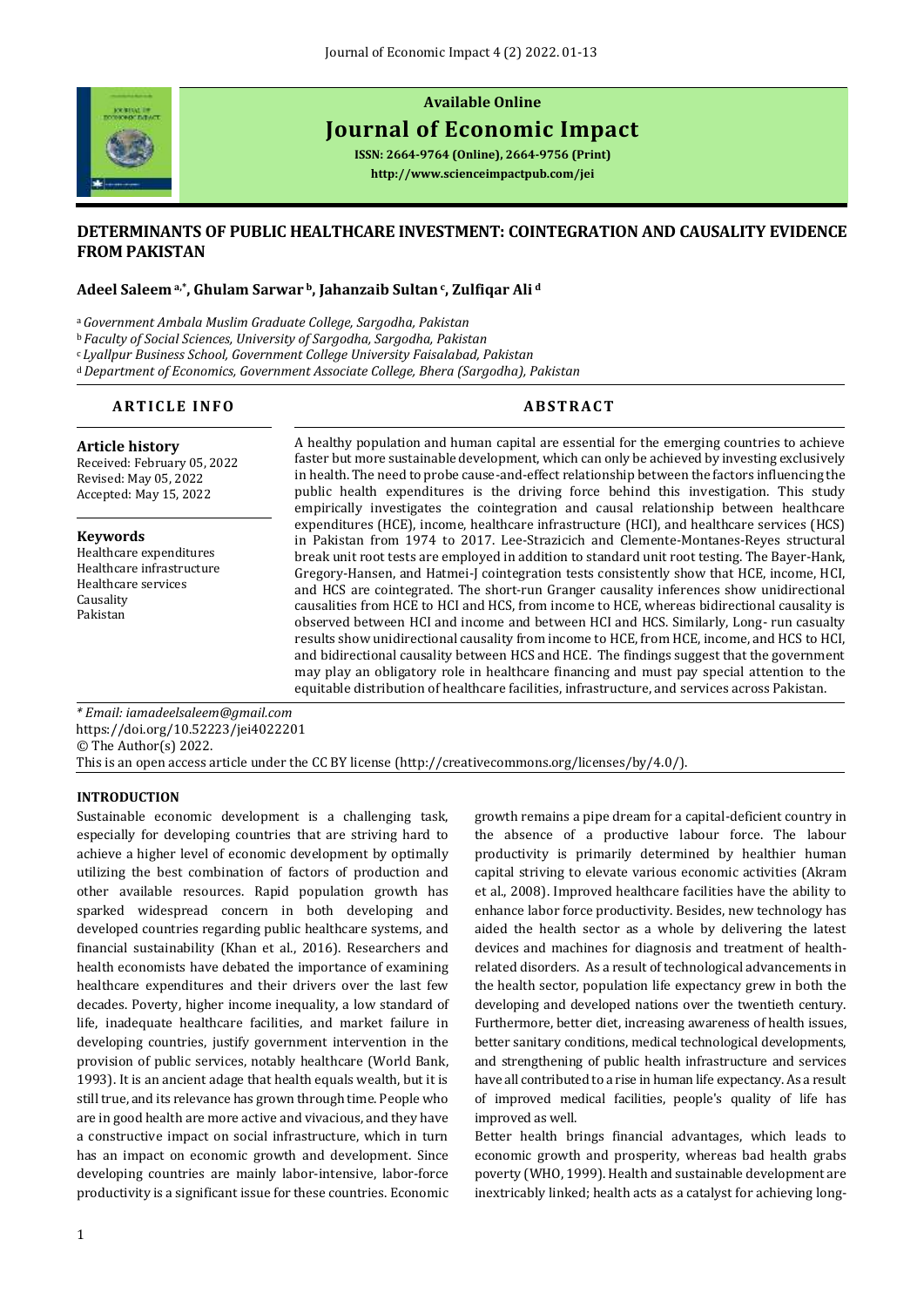term goals, as a potential recipient of sustainable development, and as a tool for long-term sustainable development progress (United Nations, 2016). Pakistan is a developing country that is striving hard to improve its level of long-term economic growth. Pakistan has a large labor force, so the country's success is largely dependent on a healthy labor force. Therefore, the significance of the health sector is crucial for both a healthy labor force and Pakistan achieving a higher level of economic development.

Academics and researchers believe that better healthcare is contingent on better healthcare services and infrastructure, which can only be attained if the government spends more money on delivering them to its inhabitants. Although socioeconomic development can be measured using a variety of indicators, the most significant indicator is total health spending, which is a share of gross domestic product (GDP) spent on health. Since the 1960s, developing countries have seen an increase in the proportion of GDP spent on healthcare. Since then, researchers and practitioners have been interested in investigating the factors influencing HCE. The national income mostly determines HCE. Grossman (1972), Kleiman (1974), and Newhouse (1977) observed that changes in income level influence HCE by approximately 90%. Therefore, income is a primary predictor of HCE, and empirical literature (Culyer et al., 1988; Gerdtham & Jonsson, 1991; Herwartz & Theilen, 2003; Ke, Saksena, & Holly, 2011; Sagarik, 2016) widely acknowledges the significant association between HCE and income. Although Newhouse (1977) proposed income as an exclusive predictor of HCE, it later opened the door for researchers to consider other possibilities. Later, Hitiris and Posnett (1992) used non-income factors to determine HCE in addition to income variables. They examined non-income factors such as mortality rate, population age structure, and share of public spending as main determinants of HCE and found that these factors had a significant impact on HCE. Thereafter, several researchers (Atella & Marini, 2007; Blomqvist & Carter, 1997; Boachie et al., 2014; Chaabouni & Saidi, 2017; Filmer & Pritchett, 1999; Freeman, 2003; Gerdtham et al., 1992; Hitiris, 1997; Matteo, 1998; Murthy & Okunade, 2016; Prieto & Lago, 2012; Schieber & Maeda, 1999; Tchoe & Nam, 2010; Toor & Butt, 2005b) investigated the determinants of HCE. The aforementioned studies included both income and non-income factors like population age structure, health sector employees, women participation ratio in the labor force, income, foreign aid, urbanization as contributing factors in HCE.

In developing countries like Pakistan, where per-person income is low and residents have limited disposable resources for healthcare, healthcare infrastructure (HCI) and healthcare services (HCS) are critical. The majority of the population is infected with various diseases, most likely as a result of the high incidence of poverty and limited access to healthcare facilities. According to the supply-encouraged demand for HCE hypothesis, when the ratio of healthcare personnel and infrastructure to total population grows, patients' access to these facilities improves (Ang, 2010). This, in turn, increases the demand for HCS (Newhouse, 1970) and HCI. As a result, there is a significant increase in HCE. In this regard, Abbas and Hiemenz (2013) argued that increasing HCI improves the quality of HCS provided to the public. Therefore, the provision of better HCS leads to an increase in public HCE. Expectedly, the relationship between HCE and healthcare resources(i.e., infrastructure and services) has been extensively discussed and debated among researchers, few among others are, (Abbas & Hiemenz, 2013; Ang, 2010; Braendle & Colombier, 2016; Giannoni & Hitiris, 2002; Liu, Hsu, & Huang, 2010) and policymakers. In Pakistan, several research on the relationship between HCE and income have been done. These studies concluded mixed results, few studies (Akram et al., 2008; Imran et al., 2012; Raza et al., 2013) found unidirectional causality that runs from HCE to income or income to HCE. While few studies, for example, (Shamsi & Waqas, 2016; Wang et al., 2019) found no causal relationship between income and HCE. However, the cointegrating and causal relationship between healthcare resources and HCE remains overlooked and unclear in the empirical literature in Pakistan. There are two main rationales behind the selection of Pakistan as a case study for investigation. Firstly, Pakistan is a developing country with a large labor force. By making better use of human capital, the country's GDP growth rate can be increased. Its success is dependent on a healthy labor force. Secondly, Pakistan's main hindrances, and opportunities are its high population growth rate, low per capita income, limited healthcare facilities, and less economic development. Investigations between public HCE, per capita income, and healthcare resources are required for proper decision-making in order to reverse the situation.

Accordingly, the main objective of this study is to investigate the cointegrating and causal relationship between public HCE, per capita income, HCI, and HCS in Pakistan. The findings of this study will direct the policymakers towards optimal resource allocation and advice for effective policies to improve healthcare-related services, infrastructure, and expenditures. This work adds to the body of knowledge on HCE in numerous ways: First, we develop indices to incorporate healthcare resources as the main driver of public HCE. To the best of our knowledge, this is Pakistan's first study that examines the causal relationship between HCE and healthcare resources. Second, we investigate the structural shifts in data. The unit root tests for single and double structural breaks are used. The investigation of structural breaks is necessary because the presence of structural break(s) can create biasedness in the hypothesis testing process. Third, in this paper, cointegration tests with single and multiple structural breaks are used. Lastly, we analyze the direction of causality between HCE and its drivers in order to make better decisions and avoid financial resource destruction. Why have we investigated the causal relationship? Because regression simply indicates the interdependence of variables but does not tell us which variable causes which variable(s). Thus, it is important to examine the exact direction of the causality which is a useful tool for policymakers in making the right decision in the right direction. Therefore, this study explores the direction of a causal relationship in both the short and long run. The findings may assist policymakers in developing a comprehensive healthcare policy for accessing healthcare resources and allocating public HCE in Pakistan's economic growth process. The rest of the paper is laid out as follows: Section 2 is devoted to a review of the literature. Methodology, model specification,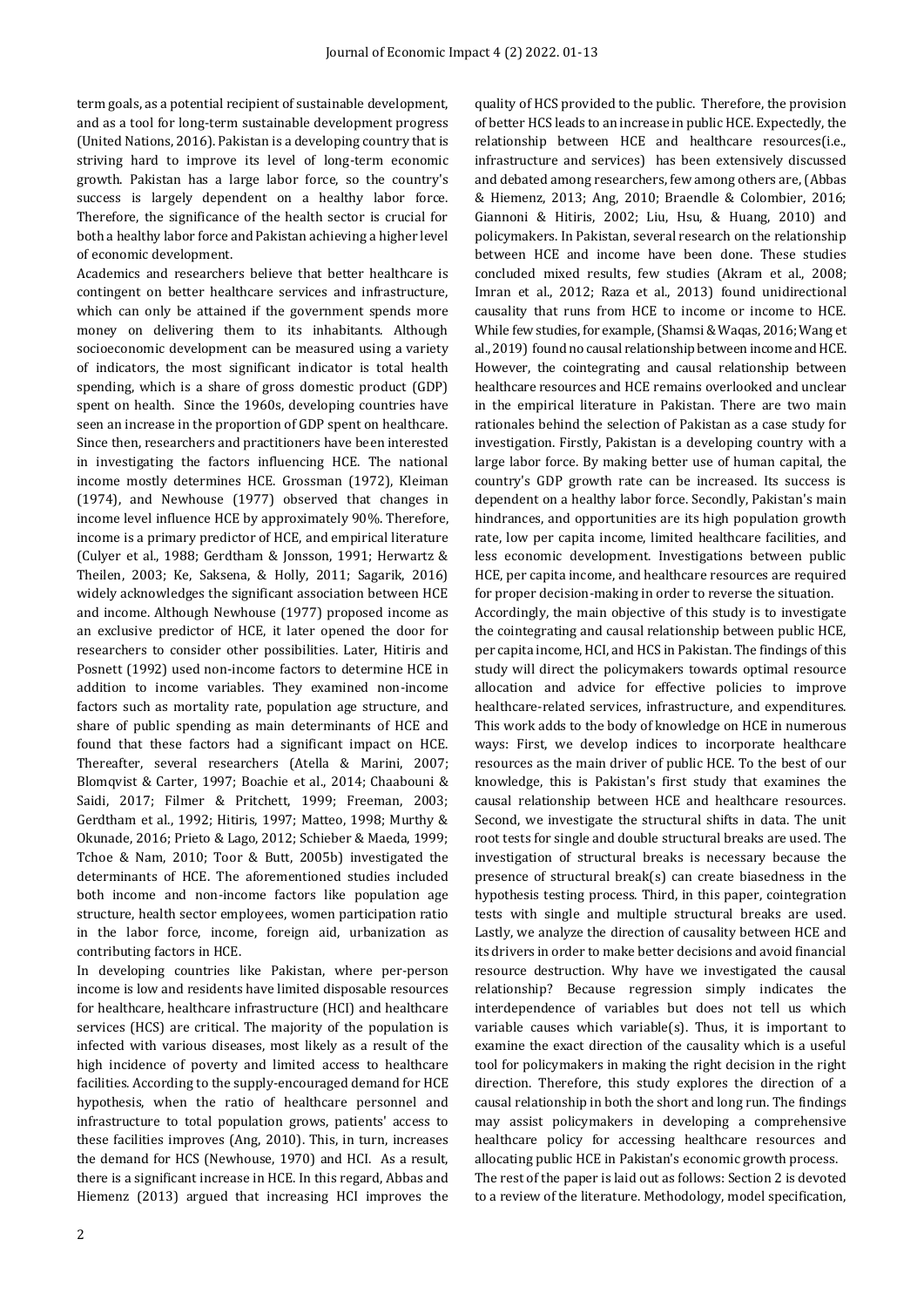and econometric techniques are all described in Section 3. Section 4 discusses the study's empirical findings, while Section 5 is specified for the conclusion, policy implications, and future research directions.

The literature on the determinants of HCE has been intensively investigated in recent years. However, the researchers are divided on the relationship between per capita GDP and HCE. Previous studies on HCE and per capita GDP growth are classified into four groups. One is a health expenditure-led growth perspective (Keynes, 1937). Two, growth-led health expenditure perspective (Wagner, 1890).Three, feedback or bidirectional perspective, and four, no relationship between the two. As a result, there are three possibilities for the causal relationship between HCE and its determinants: (1) unidirectional hypothesis (2) feedback hypothesis (3) neutrality hypothesis.

# **Unidirectional Hypothesis**

Many researchers, few among others are, Tang and Lai (2011), Tang (2011), and Taskaya and Demirkiran (2016) found unidirectional causality between healthcare variables and per capita GDP growth. Tang and Lai (2011) examined the short and long run causal relationship between education expenditures and HCE in Malaysia. The results showed that education expenditures cause HCE both in the short and long run. Tang (2011) investigated the relationship between relative price, income, and HCE in Malaysia from 1970 to 2009 using multivariate cointegration and causality tests. The findings revealed one-way causality from relative price to HCE in the short run and two-way causality between income and relative price. Long-run two-way causality between HCE and income was also discovered, as well as one-way causality from relative price to HCE and income. The cointegration and causal relationship between HCI, HCS, HCE, and per capita GDP was investigated by Taskaya and Demirkiran (2016). Their findings supported unidirectional causality running from HCE to income,and from HCS to HCE. In the same vein, Apergis et al. (2018) applied panel techniques to investigate the relationships between CO2, per capita GDP, renewable energy, and HCE. The findings revealed a long-run cointegration relationship amid variables and one-way causality from per capita GDP to HCE in the short run. Hartwig (2010) investigated whether health capital formation promotes GDP growth in OECD countries using the panel Granger causality test. The findings did not support the notion that health capital formation improves long-term GDP growth in the OECD region. Likewise, Boz and Ozsarı (2020) investigated the causal relationship between aging and HCE for Turkey over the period 1975-2016 using Toda and Yamamoto causality technique. The results showed one-way causality running from population aging to HCE. Fasoranti (2015) examined the determinants of Public HCE in Nigeria using annual data from 1970 to 2012. The causality finding showed a one-way casualty from public HCE to the population aged 65 and up, and the life expectancy rate. On the other hand, there was a two-way causality between the literacy rate and the population aged 65 and up. Haseeb, Kot, Hussain, and Jermsittiparsert (2019) analyzed the short and long run effects of energy consumption, pollution, and economic growth on R&D and HCE in ASEAN countries. The

findings revealed a long-term one-way causality from the CO2 emissions, GDP growth, and energy consumption to HCE.

### **Feedback Hypothesis**

A few researchers have found the feedback hypothesis in healthcare expenditures literature. In this respect, Chaabouni and Saidi (2017) examined the cointegration and causal association between HCE,  $CO<sub>2</sub>$  emissions, and per capita GDP growth in 51 countries from 1995 to 2013. For all three panels, causality inferences demonstrate that there is two-way causality between GDP growth and  $CO<sub>2</sub>$  emissions, and between GDP growth and HCE. In the same way, Zaidi and Saidi (2018) examined the relationship between  $CO<sub>2</sub>$  emissions, per capita GDP growth, and HEC in Sub-Saharan African countries using yearly data over the period 1990- 2015. The causality inferences showed two-way causality between per capita GDP growth and CO<sup>2</sup> emissions, and between CO2 emissions and HCE. Chaabouni et al. (2016) applied dynamic simultaneousequations models to investigate the causal relationship between per capita GDP, CO<sub>2</sub> emissions, and HCE for a global panel of 51 nations from 1995 to 2013. The finding showed bidirectional causality between HCE and per capita GDP for the global panel. Amiri and Ventelou (2012) examined the relationship between per capita GDP and HCE in OECD countries. The findings demonstrated that bidirectional Granger causality prevails. Chaabouni and Abednnadher (2014) examined the determinants of HCE in Tunisia from 1961 to 2008 using ARDL approach and Granger causality test. The causality inferences showed bidirectional causality between per capita GDP and HCE in both the short and long run. Erdil and Yetkiner (2009) examined the causal relationship between GDP and HCE per capita using panel data set. According to causality inferences, in low and middle income countries, there is unidirectional causality from income to HCE, but the opposite is true for high-income countries.

#### **Neutrality Hypothesis**

The empirical researchers have also investigated the healthrelated neutrality hypothesis. In this connection, Devlin and Hansen (2001) investigated the causal association between HCE and income for the organization of economic cooperation and development (OECD) countries. They argued that the relationship between income and HCE is highly complex and country-specific since the observed relationship varies across countries. However, the authors came to the conclusion that there is no causal association between HCE and income. Tsaurai (2014) examined Wagner's theory as a possible explanation for the HCE in Botswana. The findings revealed that there is no causal association between per capita GDP and HCE, ruling out the applicability of Wagner's hypothesis. Taskaya and Demirkiran (2016) and Chaabouni and Abednnadher (2014) found no causal relationship between HCE and HCI, and medical densities and HCE, respectively.

# **Mixed Results**

Though, some research studies have yielded contradictory findings. In this respect, Kiymaz et al. (2006) investigated the cointegration and causal association between per capita GDP, per capita public, private, and total HCE, and population growth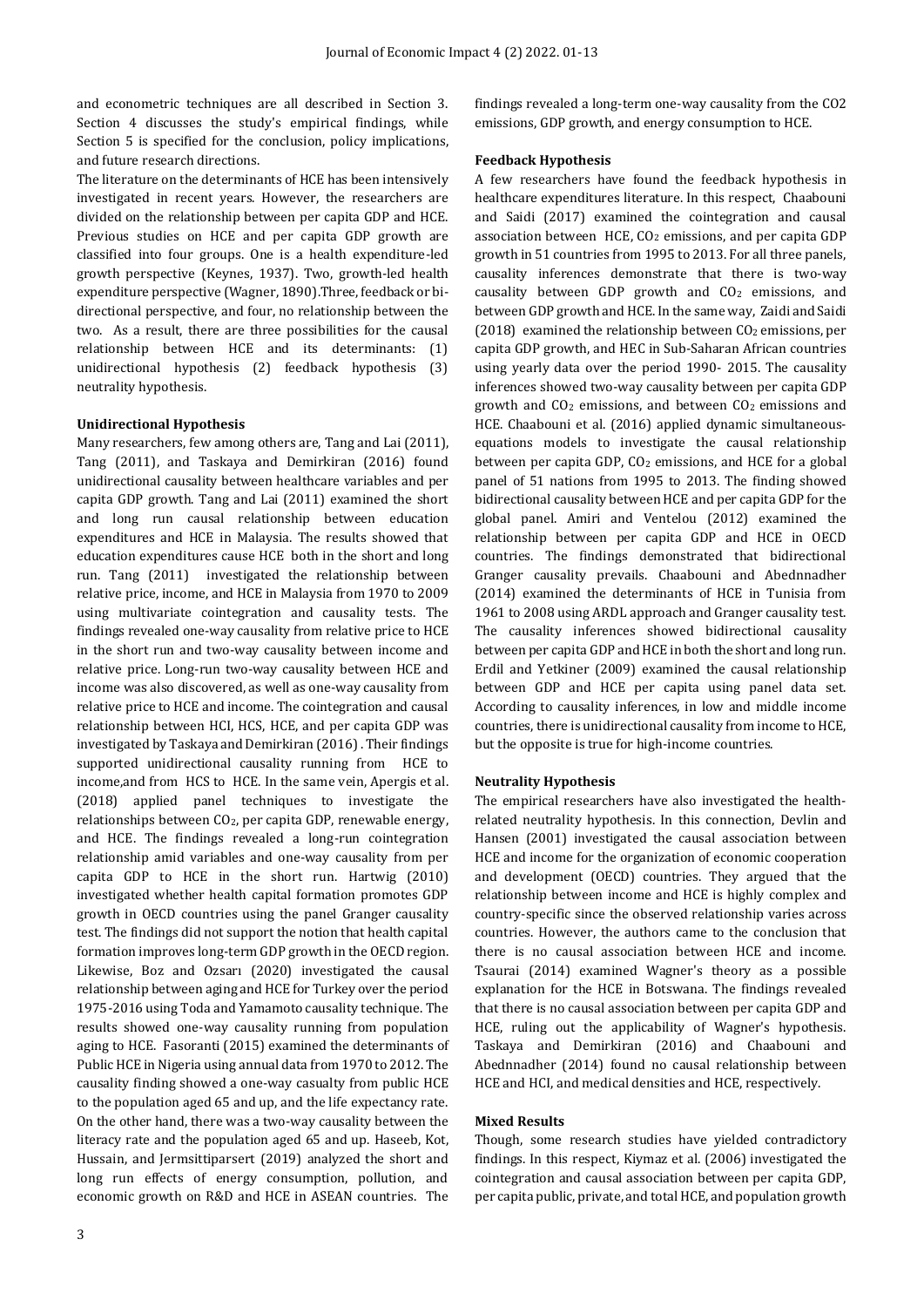in Turkey. The result showed cointegration among the variables, while causality inferences revealed one-way causality from per capita GDP to various definitions of HCE. Rana et al. (2020) investigated the causal relationship between GDP growth and HCE for a panel of 161 countries. The results showed that bidirectional causality exists in high-income countries, whereas unidirectional causality exists in lowincome countries from GDP growth to HCE.

#### **The Case of Pakistan**

There is a scarcity of research in Pakistan addressing the causal relationship between HCE and its determinants. In this regard, relatively few studies have examined the relationship between income and HCE. Shamsi and Waqas (2016) analyzed the causal relationship between HCE and its socioeconomic determinants from 1980 to 2009. Their findings revealed no causality between GDP and HCE per capita. Imran et al. (2012) investigated the relationship between human capital and GDP growth from 1973 to 2002. The findings revealed cointegration among variables as well as one-way causality from public HCE to GDP growth. Akram et al. (2008) examined the short and long run effects of health human capital on economic growth. The findings demonstrate that health human capital has no association with economic growth. Hassan and Kalim (2012) examined the triangle causality between per capita HCE, per capita education, and per capita GDP in Pakistan from 1972 to 2009. The causality findings showed that there is no causal link between real per capita HCE and per capita GDP. Wang et al. (2019) investigated how economic growth and  $CO<sub>2</sub>$  emissions affect public HCE in Pakistan. The findings showed that in the short run, there is one-way causality from CO<sub>2</sub> emissions to HCE, but in the long run, two-way causality between  $CO<sub>2</sub>$ emissions and HCE and between economic growth and HCE has been discovered.

We found inconclusive results on the causal relationship between HCE and its determinants based on extensive empirical literature review described above. The aforementioned studies found bidirectional or unidirectional causality between HCE and income/per capita GDP. While few studies suggested the absence of causality between income and HCE or showed inconclusive results and propose the neutrality hypothesis. We observed inordinate differences in the empirical literature on the causal association between HCE and its determinants. The differences in results may be due to the use of different time series, variations in used techniques, and different variables being investigated by researchers. Therefore, it is empirically impossible to investigate the causal relationship of the larger set of health determinants in a single study. The present study, thus, is not supposed to be a comprehensive study on the issue. However, this is the first study that tries to examine the relationship between HCE, HCI, HCS, and income with respect to Pakistan.

Based on the above-cited literature and gaps in the empirical literature we formulate the following testable alternative hypotheses for Pakistan.

- 1. H1 A, B: HCI Granger causes HCE.
- 2. H2 A, B: HCI Granger causes HCS.
- 3.  $H_{3A}$ ,  $B$ : HCS Granger causes Income.
- 4. H4 A, B: HCE Granger causes Income.
- 5. H5 A, B: HCE Granger causes HCS.
- 6.  $H_{6A}$ ,  $B$ : HCI Granger causes Income.

We have provided a conceptual diagram that illustrates the details of the hypotheses and the possible patterns of the relationships being explored in this study. Figure 1 shows six hypotheses being examined in Pakistan to investigate the causality phenomena in income, healthcare resources, and HCE.



Figure 1. Possible causality patterns between the variables.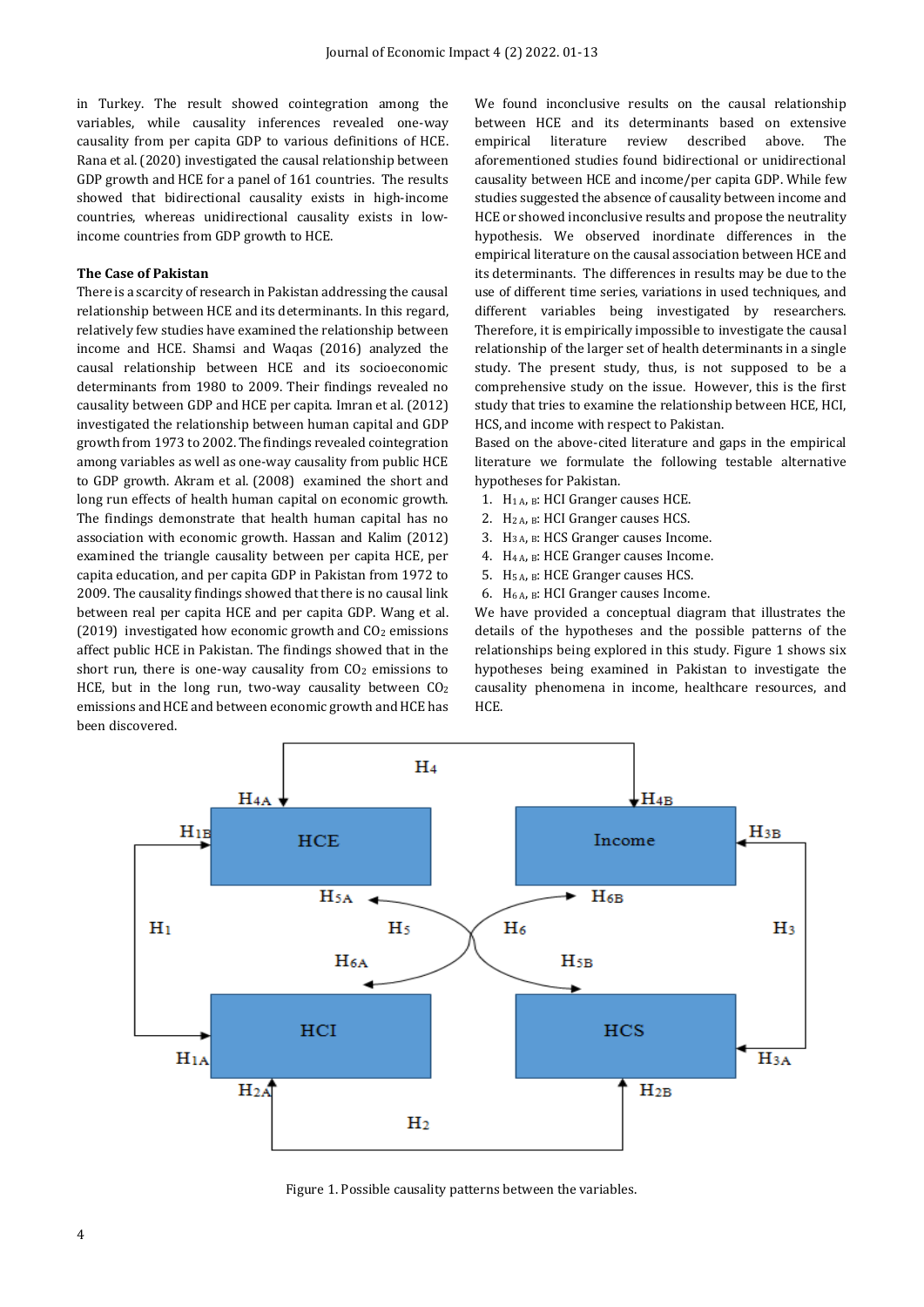# **METHODOLOGY Model Specification**

According to the literature and discussion cited above, the major drivers of public HCE are per capita income, HCI, and HCS. McGuire et al. (1993) argued that the study of healthcare is discreditable since it lacks a solid theoretical framework. The demand function approach is frequently used in the empirical literature to investigate the determinants of HCE, where HCE is predicted to be a function of income as well as a number of other factors. Health care demand is affected by changes in income, and it can be classified as an inferior, normal, or superior good depending on the size and magnitude of the change (McGuire et al., 1993). Several research studies have found that per capita income has a beneficial effect on HCE (Ang, 2010; Gbesemete & Gerdtham, 1992; Gerdtham et al., 1992; Hitiris & Posnett, 1992; Newhouse, 1977). Taking supply-induced demand for HCE theory into consideration, academics and researchers have extensively examined and analyzed the relationship between HCE and healthcare resources (i.e., infrastructure and services) (Abbas & Hiemenz, 2013; Ang, 2010; Braendle & Colombier, 2016; Giannoni & Hitiris, 2002; Liu et al., 2010). Based on the above arguments, this study utilizes a multivariate framework method and follows Grossman (1972), who developed the theoretical model on health, and his work has been extensively used to investigate the economic and non-economic drivers of HCE.

Many researchers (Ang, 2010; Gerdtham & Jonsson, 1991; Grossman, 1972; Matteo, 1998; Newhouse, 1977; Tang, 2011; Taskaya & Demirkiran, 2016; Toor & Butt, 2005a) have used a similar framework in their empirical studies. The model's functional form is as follows:

$$
HCE = f(Y, HCI, HCS)
$$
 (1)

Where Y stands for per capita GDP/ income, HCI is the health care infrastructure and HCS is the healthcare services while healthcare expenditures are represented by HCE. The empirical specification of the healthcare demand equation is as follows:

$$
HCE = f(Y, HCI, HCS)
$$
 (2)

We used the semi-log model for estimation, as shown in Equation (3).

$$
lnHCEt = \alpha_0 + \alpha_1 \ln Y_t + \alpha_2 HCI_t + \alpha_3 HCS_t + \varepsilon t \tag{3}
$$

Where ln,  $\alpha_0$ , t, and  $\epsilon_t$  respectively stand for natural log, intercept, year, and residual term, respectively.

Figure 2 depicts the structural framework illustrating the possible linkage(s) under investigation. The graph depicts the potential relationships between per capita GDP, HCE, HCI, and HCS.



Figure 2. The structural framework of possible linkages.

#### **Data and Data Sources**

This study uses annual time series data on per capita public HCE, per capita GDP as a proxy of income, HCI, and HCS from 1974 to 2017 in Pakistan. The time period is determined by the availability of data. The data is derived from several issues of the Pakistan Economic Survey and International Financial Statistics (IFS). We have constructed the indices of HCI and HCS. Both indices have been constructed by using the principal component analysis (PCA) technique. We developed the HCI index using variables related to healthcare infrastructure, such as the number of beds, hospitals, tuberculosis centers, dispensaries, rural health centers, maternity and child health centers, and basic health units. These variables enhance the efficiency of HCI. In contrast, the HCS index uses indicators such as the number of doctors, dentists, nurses, midwives, and lady health visitors. All variables are in logarithmic form, with the exception of the HCI and HCS indices, which are developed using PCA technique and contain some negative values, making log transformation impossible (Rafindadi & Yusof, 2015).

### **HCI and HCS Indices Construction through PCA**

This study has discussed a number of healthcare infrastructure and services indicators. All of these indicators are important in determining a clear and comprehensive picture of healthcare infrastructure and services. Since indicators from both categories are extremely collinear with one another, incorporating all of these indicators into a single equation at the same time is neither reliable nor feasible. Besides, due to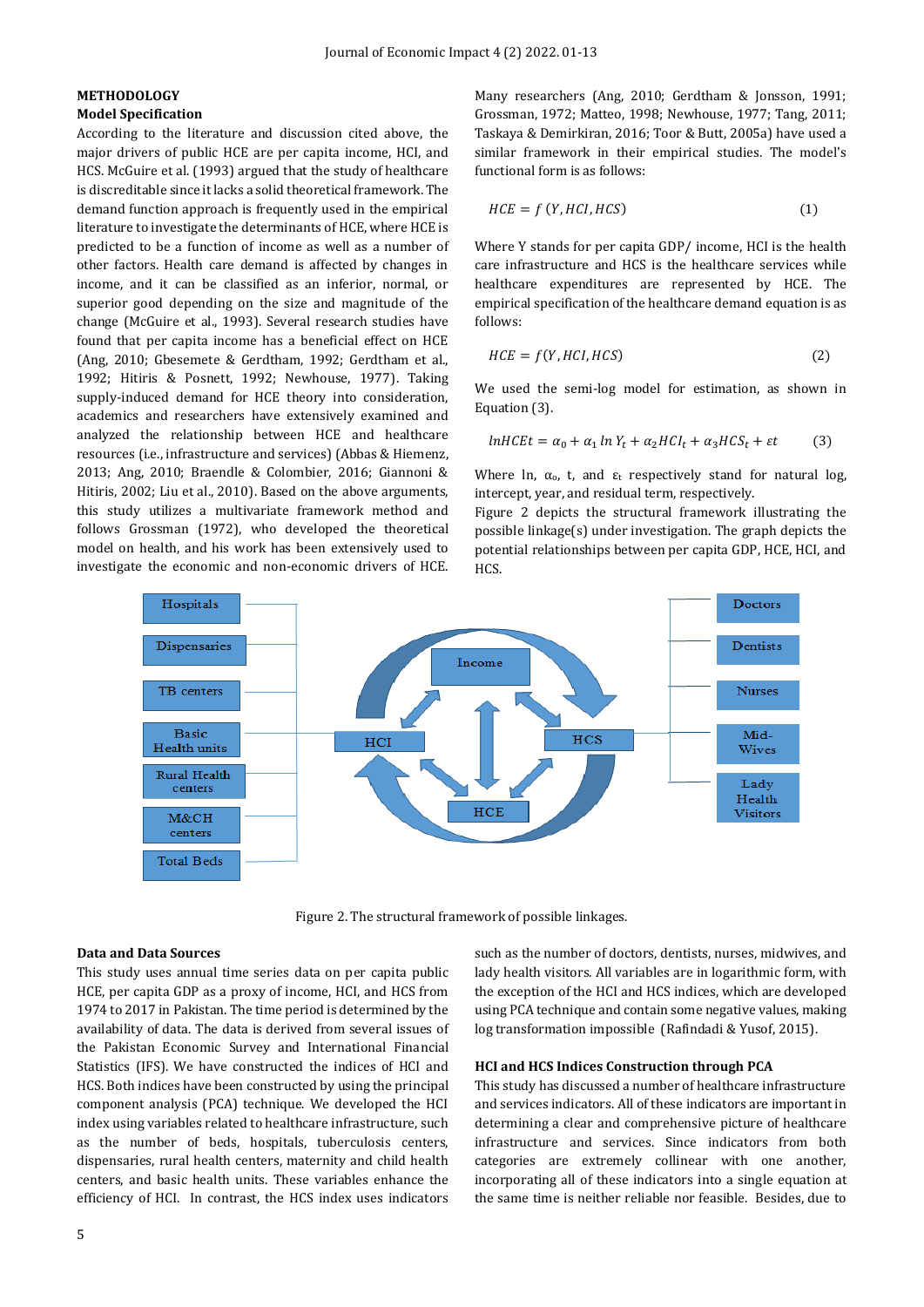the issue of multicollinearity, the results produced by regression will not be robust and reliable. Following Stock and Watson (2002a, 2002b), this study employs PCA technique to develop an index that is the best and most comprehensive representation of all of these indicators. It attempts to find a pattern in the data, reduces dimensionality, and therefore collects all of the information from indicators. Thus, this study uses PCA technique to construct the indices of HCI and HCS. The indices that are developed will be a comprehensive representation of the indicators used in HCI and HCS. The general arrangement of PCA is represented in Eq. (4).<sup>1</sup>

$$
P C n = a 1 x 1 + a 2 x 2 + \dots + a n x n \tag{4}
$$

Where the weights assigned to variable 'x' are represented by 'ai'. We ensure the factorability of the indicators under consideration before using PCA technique. In this study, two tests are performed to confirm the factorability of variables. The two tests are the Kaiser-Meyer-Olkin (KMO) Measure of Sampling Adequacy and Bartlett's Test of Sphericity2. The findings of these tests are summarised in Table 1. In both cases, the KMO test statistics are greater than the benchmark value of 0.6. The Bartlett test rejects the null hypothesis that there is no intercorrelation. This indicates that these tests have validated the factorability and sphericity in the data. Thus, the findings support the notion that PCA is an acceptable approach for constructing indices. Table 2 displays descriptive statistics for the variables used in this analysis. The Jarque-Bera test findings demonstrate that HCE, income, HCI, and HCS are normally distributed. The standard deviation results show that the income is more volatile while HCS are relatively less volatile. The data is negatively skewed for HCS while other variables are positively skewed.

#### Table 1. Results of KMO and Bartlett tests for HCI and HCS indices.

| Unit Root Tests Without and With Structural Breaks |  |  |  |
|----------------------------------------------------|--|--|--|
|----------------------------------------------------|--|--|--|

Before examining cointegration, the integration order of variables must be checked. This study primarily utilizes the Augmented Dickey-Fuller (ADF) and Phillips Perron (PP) unit root tests for this aim. The aforementioned unit root tests, however, ignore the presence of a structural break in the time series. In such a case, the possibility of spurious results increases, especially if the series is trend stationary and has a structural break (Perron, 1989). There are numerous unit root tests in the literature that detect the presence of structural breaks. For example, Zivot and Andrews (1992) and Lumsdaine and Papell (1997) tests. In these tests, the structural break is considered only in the alternative hypothesis, which is the major drawback of these tests. It is not necessary that rejection of null of no structural break also rejects the presence of unit root per se (Lee & Strazicich, 2003). On the other side, the alternative hypothesis suggests the presence of a structural break but it does not disclose anything about the absence of unit root. To circumvent this issue, Lee and Strazicich (2003) suggest a unit root test that permits structural breaks in both the null hypothesis and alternative hypotheses. Therefore, rejection of the null hypothesis in the Lee and Strazicich (2003) test shows that the variable is stationary with a structural break. This study also uses the Clemente et al. (1998) unit root test for robustness. This test is a better option for determining unit roots in the presence of structural breaks. It is more powerful than the tests developed by Zivot and Andrews (1992), Lee and Strazicich (2003), and Phillips and Perron (1988) tests. The Clemente et al. (1998) test is an augmented type of the Perron and Vogelsang (1992) test, which seeks for two structural breaks in the mean.

| KMO and Bartlett's test                         | HCI     | <b>HCS</b> |
|-------------------------------------------------|---------|------------|
| Kaiser-Meyer-Olkin measure of sampling adequacy | 0.800   | 0.630      |
| Bartlett's test of sphericity                   | 766.340 | 725.630    |
|                                                 | (0.000) | (0.000)    |
| H0: variables are not intercorrelated           | Reiect  | Reiect     |

Note: Values in ( ) show the p-value.

| Table 2. Descriptive statistics. |                     |          |                  |                  |  |
|----------------------------------|---------------------|----------|------------------|------------------|--|
| <b>Statistics</b>                | ln HCE <sub>t</sub> | $lnY_t$  | HCI <sub>t</sub> | HCS <sub>t</sub> |  |
| Mean                             | 4.7803              | 9.6810   | $-4.09E-08$      | 2.27E-09         |  |
| Median                           | 4.9382              | 9.6817   | 0.1718           | $-0.0288$        |  |
| Maximum                          | 7.2878              | 12.019   | 2.1657           | 0.5865           |  |
| Minimum                          | 2.2906              | 7.1995   | $-2.1590$        | $-0.6567$        |  |
| Std. Dev.                        | 1.3574              | 1.4340   | 1.0378           | 0.3809           |  |
| Skewness                         | 0.0373              | 0.0499   | 0.1813           | $-0.0161$        |  |
| Kurtosis                         | 2.1866              | 1.8219   | 3.0225           | 1.6814           |  |
| Jarque-Bera                      | 1.2232              | 2.5626   | 0.2420           | 3.1893           |  |
| (Probability)                    | (0.5425)            | (0.2777) | (0.8860)         | (0.2030)         |  |

Source: Author's calculations. The values in ( ) show the probability values.

<sup>1</sup> The PCA results are not reported to save space. Readers who are interested in the results may contact the authors.

between the variables. Bartlett's Test of Sphericity, on the other hand, examines factorability. It converts the computed determinant value into a chi-square statistic, which is then used to determine the level of significance. The null hypothesis of variable non-collinearity can only be rejected if the probability values are less than the 5% level of significance.

 $\overline{\phantom{a}}$ 

<sup>2</sup>The KMO test compares the magnitudes of partial correlation and estimated correlation coefficients (s). It has a value between 0 and 1. The minimum value required for variable factorability is 0.600. The highest value represents the greatest correlation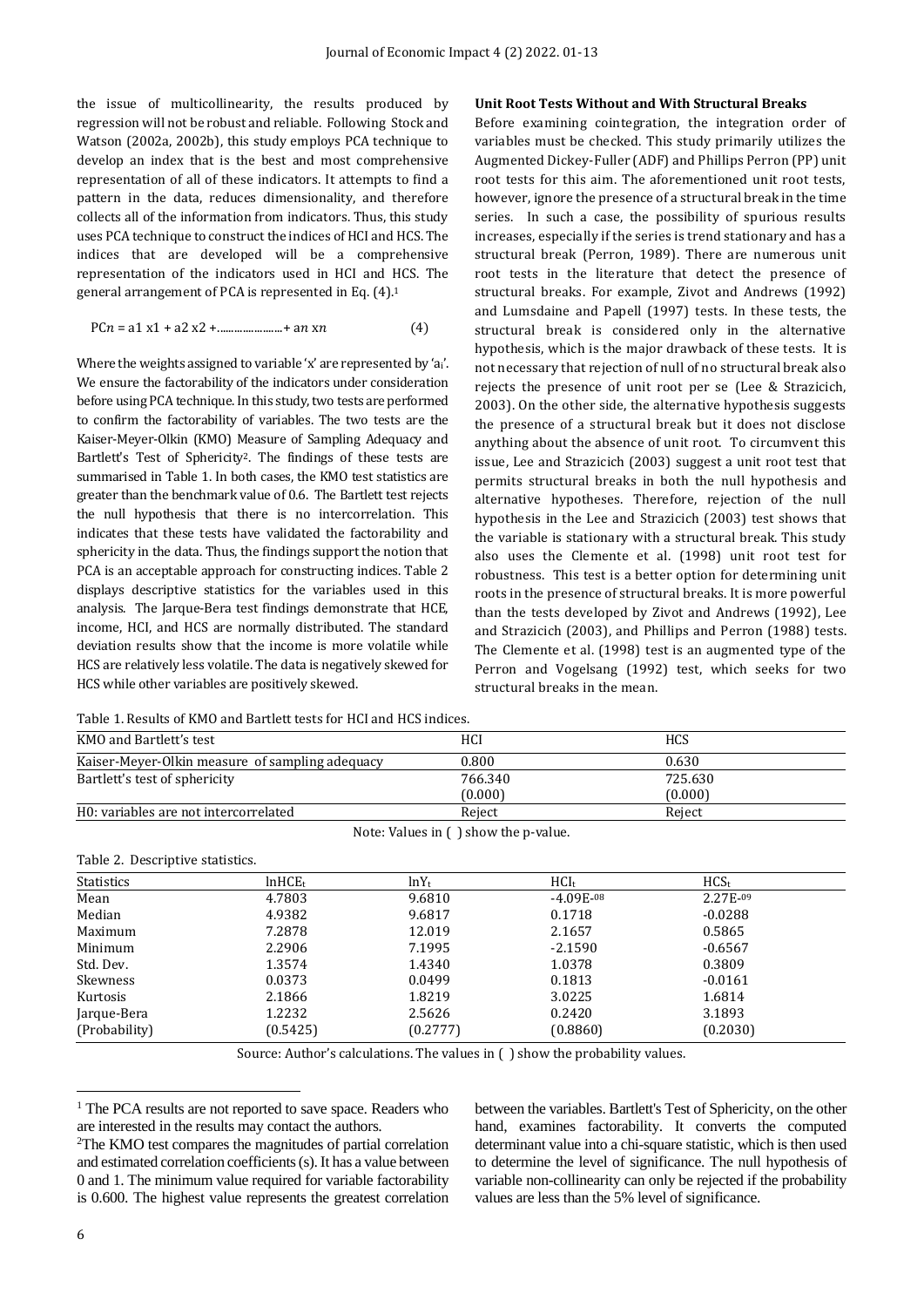# **Cointegration Tests** *Combined cointegration test*

Several cointegration tests, including those developed by Boswijk (1994), Engle and Granger (1987), Phillips and Ouliaris (1990), are available in the economic literature. The findings of these tests provide varying outcomes since none of these tests is unanimously acceptable and produces robust results (Elliott et al., 2005). In this regard, Bayer and Hanck (2013) propose a better method for detecting cointegration. Its F-Statistics integrate numerous cointegration tests to get more precise results (i.e., Boswijk, Johansen, Banerjee, Engle & Granger). Fisher's formula for performing combined cointegration tests is as follows:

$$
EG - JOH = -2\big[ln(P_{EG}) + ln(P_{JOH})\big] \tag{5}
$$

$$
EG - JOH - BO - BMD = -2[ln(P_{EG}) + ln(P_{JOH}) + ln(P_{BO}) + ln(P_{BDM})]
$$
\n(6)

Here  $P_{EG}$ ,  $P_{IOH}$ ,  $P_{BO}$ , and  $P_{BDM}$  are the probability value of several tests of cointegration. The general rule is that if the calculated value of the F-Statistic exceeds the critical value of the Bayer-Hanck test, the null hypothesis of no cointegration is strongly rejected, and vice versa.

#### *Gregory Hansen cointegration test*

Gregory and Hansen (1996) structural break cointegration test, which is a multivariate extension of Zivot and Andrews's univariate unit root test, is also utilized. Although the Bayer-Hanck cointegration test yields consistent results, it excludes the possibility of a structural break, which could influence the cointegration decision. Gregory and Hansen (1996) address this issue by proposing a residual-based cointegration test. To account for the structural changes in cointegration, a dummy variable is added, with  $Dt(T_b) = 0$  if  $t \leq T_b$  and 1 otherwise where  $T_b$  represents the time of the structural change. This test provides three different structural break formations: level shift (model C), trend shift (model C/T), and regime shift (model  $C/S$ ). This study employs a regime shift model (model  $C/S$ ) because other models are derived from it. In the presence of a structural break, the general long-run relationship can be specified as follows:

$$
HCEt = u1 + u2Dt(Tb) + \beta 1Xt + \beta 2Dt(Tb) * Xt + \varepsilon t
$$
 (7)

In Equation (7), HCE shows public HCE (regressand),  $X$ represents the chosen determinants of HCE (regressors), and  $\varepsilon_t$ denotes the white-noise error term. Whereas  $\mu_1$  shows the intercept before the shift (break), and  $\mu_2$  shows the change in intercept at the time of shift. While  $\beta_1$  shows the cointegrating slope coefficient before the structural break and  $\beta_2$  represents a change in slope coefficient during the regime shift. The null hypothesis of no cointegration is tested against the alternative hypothesis of cointegration in the presence of structural breaks using the ADF statistic.

#### *Hatemi-J cointegration test*

This study also employs a cointegration test based on two structural breaks suggested by Hatemi-j (2008), which is an expanded version of the cointegration test proposed by Gregory and Hansen (1996). Hatemi-j (2008) generalizes the model by incorporating two structural breaks shown in Equation (8).

$$
HCE_t = u_1 + u_2D_{1t} + u_3D_{2t} + \beta_1Xt + \beta_2(D_{1t} * X_t) + \beta_3(D_{2t} * X_t) + \varepsilon_t
$$
\n(8)

In Equation (8), D1t and D2t are binary variables, which are given in Equation (8a):

$$
D_{1t} = \begin{cases} 0 & if & t \leq T_1 \\ 1 & if & t > T_1 \end{cases}, and D_{2t} = \begin{cases} 0 & if & t \leq T_2 \\ 1 & if & t > T_2 \end{cases}
$$
 (8a)

Here,  $T_1$  represents the period preceding the first break, and  $T_2$  denotes the period preceding the second break.  $T_1 + T_2 = T$ represents the total sample size. Whereas  $β_1$  denotes the slope coefficient before the structural break and  $β<sub>2</sub>$  shows the variation in slope coefficient at the time of structural break, and β<sup>3</sup> represents the variation in slope coefficient at the time of the second structural break.

#### **Causality Analysis**

The presence of cointegration suggests that the variables must have a causal link in at least one direction. The causality analysis clarifies and reinforces relationship between the variables.

# *Short-run Granger causality test*

Granger (1969) suggests that if cointegration among variables exists at the first difference, then the vector error correction model (VECM) is a suitable approach for testing the causal relationship among variables. It is a restricted type of model in the unrestricted vector autoregressive (VAR) framework, in which restriction is imposed to the long-run relationship and constant. Series are used in their endogenous form in the VECM framework. In this case, the lag of the response variable, the lag of the explanatory variable(s) along with residual term, and error correction term explain the response variable. The following restricted VAR model (VECM) is estimated to evaluate the causality:

 $\Delta ln HCEt = \beta 1 i \sum_{i=1}^{n} \Delta ln HCEt - i + \beta 2 i \sum_{i=0}^{n} \Delta ln Yt - i +$  $\beta$ 3 $i \sum_{i=0}^{n} \Delta H C I t - i + \beta 4 i \sum_{i=0}^{n} \Delta H C S t - i + \delta h E C T t - 1 + \varepsilon 1 t$  (9)

 $\Delta lnYt = \alpha 1 i \sum_{i=1}^{n} \Delta lnYt - i + \alpha 2 i \sum_{i=0}^{n} \Delta lnHCEt - i +$  $\alpha$ 3 $i \sum_{i=0}^{n} \Delta H C I t - i + \alpha 4 i \sum_{i=0}^{n} \Delta H C S t - i + \delta y E C T t - 1 + \varepsilon 2 t$  (10)

 $\Delta H C It = \lambda 1 i \sum_{i=1}^{n} \Delta H C It - i + \lambda 2 i \sum_{i=0}^{n} \Delta In H C E t - i +$  $\lambda$ 3 $i \sum_{i=0}^{n} \Delta lnYt - i + \lambda 4i \sum_{i=0}^{n} \Delta HCSt - i + \delta yECTt - 1 + \varepsilon 3t$  (11)

 $\Delta HCSt = \gamma 1 i \sum_{i=1}^{n} \Delta HCSt - i + \gamma 2 i \sum_{i=0}^{n} \Delta InHEEt - i +$  $\gamma 3i \sum_{i=0}^{n} \Delta lnY t - i + \gamma 4i \sum_{i=0}^{n} \Delta H C It - i + \delta y E C T t - 1 + \varepsilon 4t$  (12)

Where,  $\Delta$  shows the difference, ECT<sub>t-1</sub> expresses lag of error correction term and  $\mathcal{E}_{it}$  shows the residual term.

#### *Long-run Granger causality test (Toda-Yamamoto procedure)*

In addition, this study investigates the long-run causality between HCE, per capita income, HCI, and HCS in Pakistan.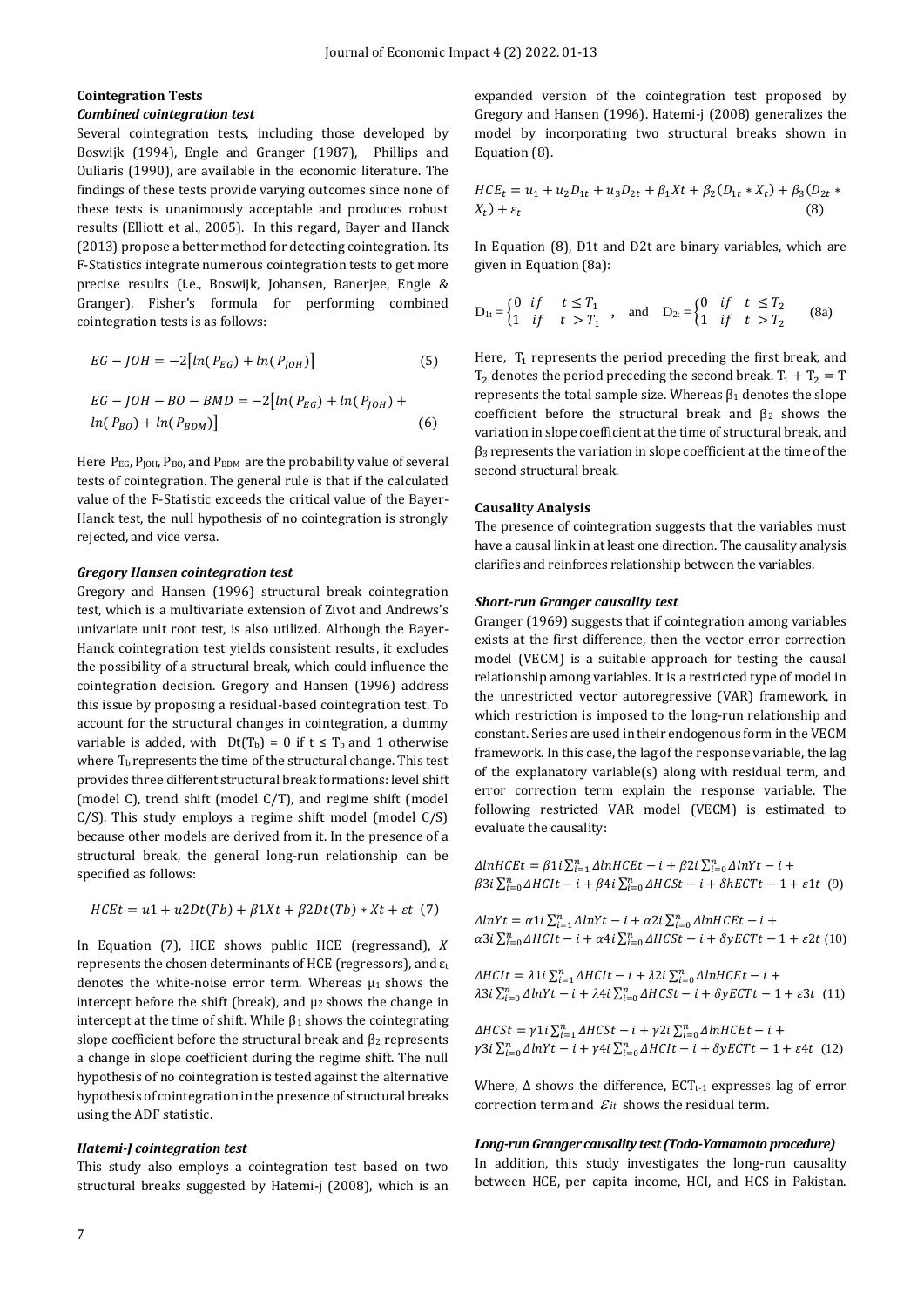Most research studies utilize significance and a sign of error correction term (ECT) to determine causality in the long run (Ang, 2010; Chaabouni & Abednnadher, 2014; Tang, 2011; Wang et al., 2019), however, this does not provide a clear picture. The significant ECT only indicates long-run causality, which runs from explanatory variables to the response variable, but it does not tell which variable causes the response variable in the long run. To solve this problem, Toda and Yamamoto (1995) suggest a modified Granger causality test, which is used in this study:

$$
lnHCE_t = \alpha_0 + \alpha_{1i} \sum_{i=1}^{n+dmax} lnHCE_t + \alpha_{2i} \sum_{i=1}^{n+dmax} lnY_t +
$$
  
\n
$$
\alpha_{3i} \sum_{i=1}^{n+dmax} HCI_t + \alpha_{4i} \sum_{i=1}^{n+dmax} HCs_t + \varepsilon_{1t}
$$
 (13)

$$
lnY_t = \beta_0 + \beta_{1i} \sum_{i=1}^{n+dmax} lnY_t + \beta_{2i} \sum_{i=1}^{n+dmax} lnHCE_t +
$$
  
\n
$$
\beta_{3i} \sum_{i=1}^{n+dmax} HCI_t + \beta_{4i} \sum_{i=1}^{n+dmax} HCs_t + \varepsilon_{1t}
$$
 (14)

$$
lnHCI_t = \delta_0 + \delta_{1i} \sum_{i=1}^{n+dmax} HCI_t + \delta_{2i} \sum_{i=1}^{n+dmax} lnHCE_t + \delta_{3i} \sum_{i=1}^{n+dmax} lnY_t + \delta_{4i} \sum_{i=1}^{n+dmax} HCS_t + \varepsilon_{3t}
$$
 (15)

$$
HCS_t = \gamma_0 + \gamma_{1i} \sum_{i=1}^{n+dmax} HCS_t + \gamma_{2i} \sum_{i=1}^{n+dmax} lnHCE_t +
$$
  
\n
$$
\gamma_{3i} \sum_{i=1}^{n+dmax} lnY_t + \gamma_{4i} \sum_{i=1}^{n+dmax} HCS_t + \varepsilon_{1t}
$$
 (16)

In Equations (13-16), 'n' represents the length of the lag, whereas d<sub>max</sub> represents the highest possible integration order of the variables used in the models. The intercept is included in the model because this test is used in an unconstrained VAR framework.

# **RESULTS AND DISCUSSION**

#### **Unit root tests without and with structural breaks**

The results of traditional (ADF & PP) unit root tests are shown in Table 3, confirming the stationarity at first difference. We also

Table 3. ADF and PP unit root tests results.

use structural break unit root tests to examine the stationarity of variables (i.e., Lee-Strazicich and Clemente-Montanes-Reyes). As seen in Table 4, the results show that all of the series are stationary at integrated of order one. Table 5 describes information on lag order selection, Lutkepohl (2006) states that the Akaike information criterion (AIC) provides suitable and consistent results owing to its better characteristics when compared to alternative lag length criteria. Therefore, the optimal lag length is determined using AIC, which is 2.

#### **Cointegration Tests**

We use conventional and structural break cointegration tests to determine the long-run relationship among variables. Table 6 shows the results of the Bayer-Hanck cointegration test. The findings demonstrate that the computed F-Statistic values for the EG-JOH and EG-JOH-BO-BDM tests exceed critical values at a 10% level of significance, indicating the presence of cointegration among the variables. Although the combined cointegration tests yield satisfactory results, they fail to account for structural breaks when examining the long-run relationship. To resolve the issue, we perform threshold cointegration tests in the presence of structural breaks, and the results are presented in Table 6. The modified ADF test rejects the null hypothesis of no cointegration at 10% and 1% significance levels for Gregory and Hansen (1996) single structural break and Hatemi-j (2008) two structural break cointegration tests, respectively. Despite significant evidence of a long-run cointegrating relationship between HCE, per capita income, HCI, and HCS, this evidence is insufficient to draw judgments regarding the direction of causality between variables. The existence of a long-run association is necessary but not sufficient for confirming the direction of causality (Morley, 2006). There must be a causal relationship if there is a cointegrating relationship.

|                     | ADF       |              |           | РP           |
|---------------------|-----------|--------------|-----------|--------------|
| Variables           | Level     | 1st Diff.    | Level     | 1st Diff.    |
| ln HCE <sub>t</sub> | $-2.3237$ | $-6.4957***$ | $-2.7421$ | $-10.201***$ |
| $lnY_t$             | $-2.4613$ | $-3.8717**$  | $-2.7522$ | $-6.3461***$ |
| HCI <sub>t</sub>    | $-1.8223$ | $-5.9783***$ | $-1.8223$ | $-5.9688***$ |
| HCS <sub>t</sub>    | $-0.6459$ | $-3.5262**$  | 0.9838    | $-3.4657**$  |

Note: \*\*\* and \*\* shows 1% and 5 % level of significance, respectively. Critical values are derived from (MacKinnon, 1996) for ADF and PP unit root tests.

|                     |               | Lee Strazicich |               |              | Clemente-Montanes-Reves |                 |             |           |      |              |
|---------------------|---------------|----------------|---------------|--------------|-------------------------|-----------------|-------------|-----------|------|--------------|
| Variables           |               | Level          |               | 1st Diff.    |                         | Level           |             | 1st Diff. |      |              |
|                     | Break<br>date | t-statistic    | Break<br>date | t-statistic  | TB1                     | TB <sub>2</sub> | t-statistic | TB1       | TB2  | t-statistic  |
| ln HCE <sub>t</sub> | 2009          | $-2.1985$      | 2012          | $-5.6892***$ | 1978                    | 2010            | $-2.6780$   | 1988      | 2009 | $-9.6990**$  |
| $lnY_t$             | 2010          | $-2.9610$      | 1977          | $-4.5652***$ | 1989                    | 2003            | $-3.5980$   | 2007      | 2010 | $-7.4590**$  |
| $HCI_t$             | 2013          | $-2.3858$      | 1994          | $-4.1790***$ | 1986                    | 2010            | $-4.8890$   | 1992      | 2011 | $-10.7270**$ |
| HCS <sub>t</sub>    | 2010          | $-1.6963$      | 2012          | $-5.1103***$ | 1982                    | 2011            | $-0.5540$   | 1995      | 2010 | $-5.8990**$  |

Note: \*\*\* and \*\* denote a level of significance of 1% and 5%, respectively. The 1% critical value is -4.0840, while the 5% critical value is -3.4870. These critical values are derived from (Lee & Strazicich, 2003). The critical values for the Clemente structural break unit root test are taken from (Clemente et al., 1998). In the Clemente structural break unit root test, the break dates are  $TB_1$ and TB2.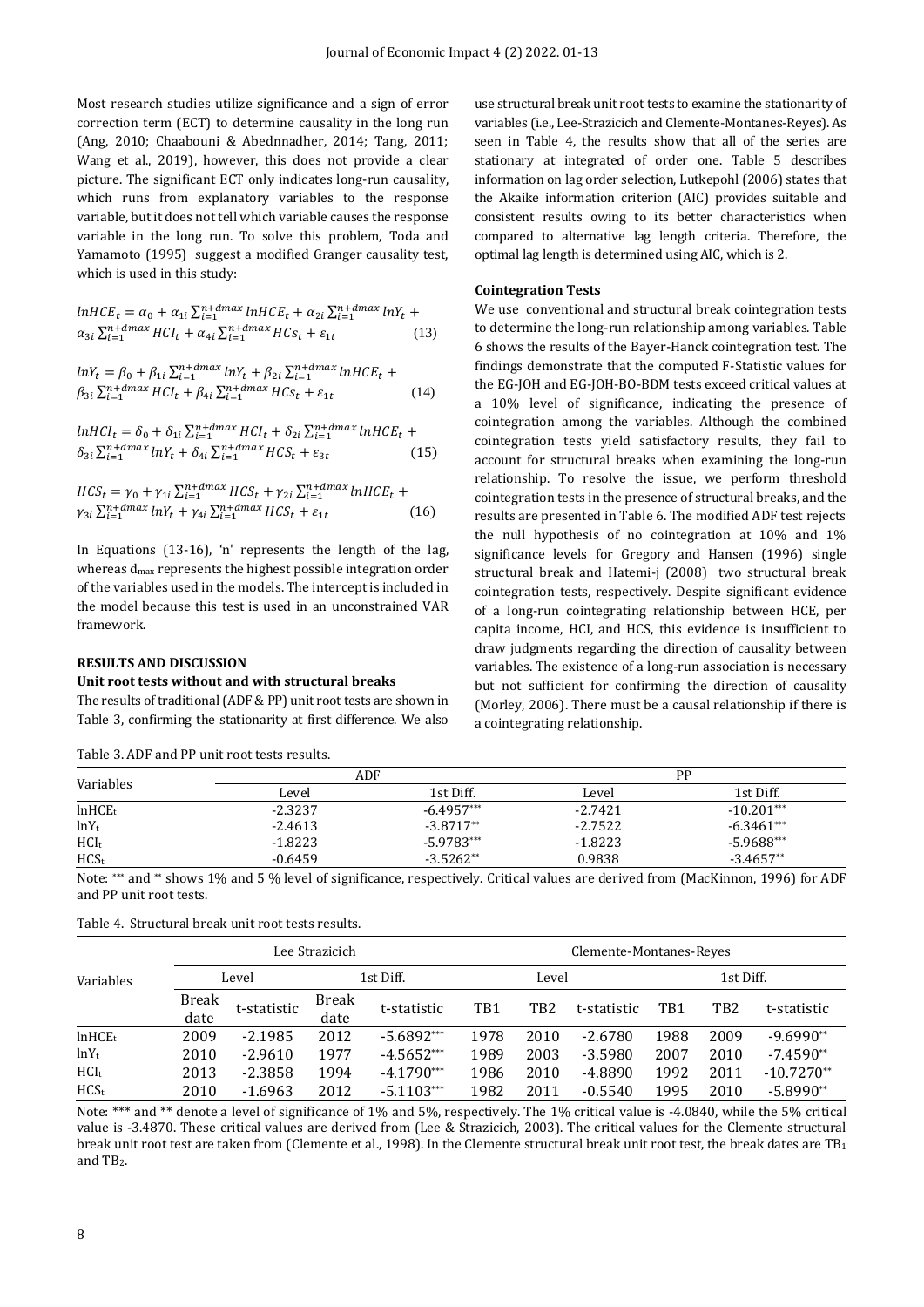|  |  |  |  | Table 5. Lag length criterion. |
|--|--|--|--|--------------------------------|
|--|--|--|--|--------------------------------|

| Lag | эU        | LR       | LogL      | HO         | <b>FPE</b>  | AIC       |
|-----|-----------|----------|-----------|------------|-------------|-----------|
| 0   | 6.8767    | NA       | -136.9357 | 6.7719     | 0.0097      | 6.7112    |
|     | $-5.2999$ | 503.2185 | 148.6748  | $-5.8241$  | 2.58e-08    | $-6.1274$ |
| ∠   | -5.3940*  | 50.0927* | 180.5519  | $-6.3375*$ | $1.24e-08*$ | -6.8834*  |

Note: \* indicates the lag order chosen by the criteria, and each test is significant at the 5% level of significance. SC: Schwarz information criterion, LR: sequential modified LR test statistic, HQ: Hannan-Quinn information criterion FPE: Final prediction error, AIC: Akaike information criterion.

Table 6. Cointegration tests results.

| Estimated Model             | Combined cointegration |               | Gregory Hansen cointegration |            | Hatemi-I cointegration |             |
|-----------------------------|------------------------|---------------|------------------------------|------------|------------------------|-------------|
|                             | EG-IOH                 | EG-IOH-BO-BDM | ADF-test                     | Break date | ADF-test               | Break dates |
| $ln HCEt = f (ln Yt, HClt,$ | 16.9813*               | $30.0721*$    | $-6.24*$                     | 1990       | $-11.28***$            | 1987 and    |
| HCSt)                       |                        |               |                              |            |                        | 2000        |

Note: \*\*\*and \* shows 1%and 10% level of significance respectively. Critical values at 10% level are provided by Bayer and Hanck (2013) that are 16.097, for (EG-JOH-BO-BDM) and 8.363 for (EG-JOH), respectively. Lag length is based on the minimum value of AIC whereas 2 lags are used in the combined co-integration test. The critical values for Gregory Hansen and Hatemi-J tests are taken from Gregory and Hansen (1996) and Hatemi-j (2008).

# **Causality analysis**

# *Short-run causality test results*

The Granger causality under VECM framework provides a better way to investigate the direction of the causal relationship between HCE and its determinants because the variables are integrated of order one and cointegrated, the results are provided in Table 7.

The findings indicate that there is a short-run unidirectional causal relationship that runs from per capita income to HCE , which is statistically significant at a 5% level of significance. These results support the growth-led HCE hypothesis, which postulates that as the economy grows, people and the government will have more financial means to spend in HCI and HCS. The results support Wagner's law. The findings suggest that an increase in government income will raise government expenditures. These results are consistent with many empirical studies (Akram et al., 2008; Apergis et al., 2018; Kiymaz et al., 2006; Zaidi & Saidi, 2018) while contradicting a few studies (Chen et al., 2014; Imran et al., 2012; Shamsi & Waqas, 2016; Wang et al., 2019). There is also bidirectional causality between per capita income and HCI. This demonstrates that as per capita income rises, more HCI is made available, and vice versa. These results are consistent with (Taskaya & Demirkiran, 2016) and contradict the findings of (Akram et al., 2008; Raza et al., 2013).

From Table 7, we found unidirectional causality that runs from HCE to HCI and HCS. These results are significant at 5% and 1% levels of significance respectively. These results are in direct opposition to those of (Akram et al., 2008; Chaabouni & Abednnadher, 2014; Raza et al., 2013). The results confirmed the supply-induced demand hypothesis for Pakistan. This hypothesis states that providing more HCI and HCS leads to increased public use of medical services and, as a result, increased spending on HCI and HCS. The causality inferences also show bidirectional causality between HCI and HCS in the short run. This explains that HCI and HCS are mutually dependent. It means that the establishment of new

HCI needs the hiring of specialized medical staff, who, in turn, require adequate infrastructure to function properly. These results contradict from those of Taskaya and Demirkiran (2016), who found no causal relationship between HCI and HCS.

# *Long-run causality test results*

In a VAR framework, the Toda-Yamamoto causality test is also used to explore the direction of the long-run causal relationship between the variables. The AIC criterion is used to determine the appropriate lag length, which is 2 (See results in Table 5), while the maximum order of integration according to different unit root tests whether the conventional or structural break is one (i.e.,  $d_{max}=1$ ). As a result, the Toda-Yamamoto causality test has a maximum lag length of three. Table 8 displays the long-run causality results. These results suggest that there is sufficient evidence for long run two-way causality between HCS and HCE. This means that an increase in HCE causes an increase in HCS, while an increase in HCS causes a rise in HCE. The government may increase HCE in order to improve HCS in Pakistan. Resultantly, healthcare services require more healthcare expenditures. Both HCE and HCS are required for the improvement of the health of the people, who are a critical element in the production process of emerging nations such as Pakistan. Further, the causality results show long-run unidirectional causality from per capita income to HCE, which is significant at a 5% level of significance. These findings emphasize the significance of per capita income in making people more health-conscious and willing to spend more money on health in order to stay active members of society. Aside from that, the causality inferences indicate long-run unidirectional causality from HCE, per capita income, and HCS to HCI, which is significant at the 10%, 5%, and 1% levels of significance, respectively. These findings support the relevance of HCE, per capita income, and HCS in improving HCI.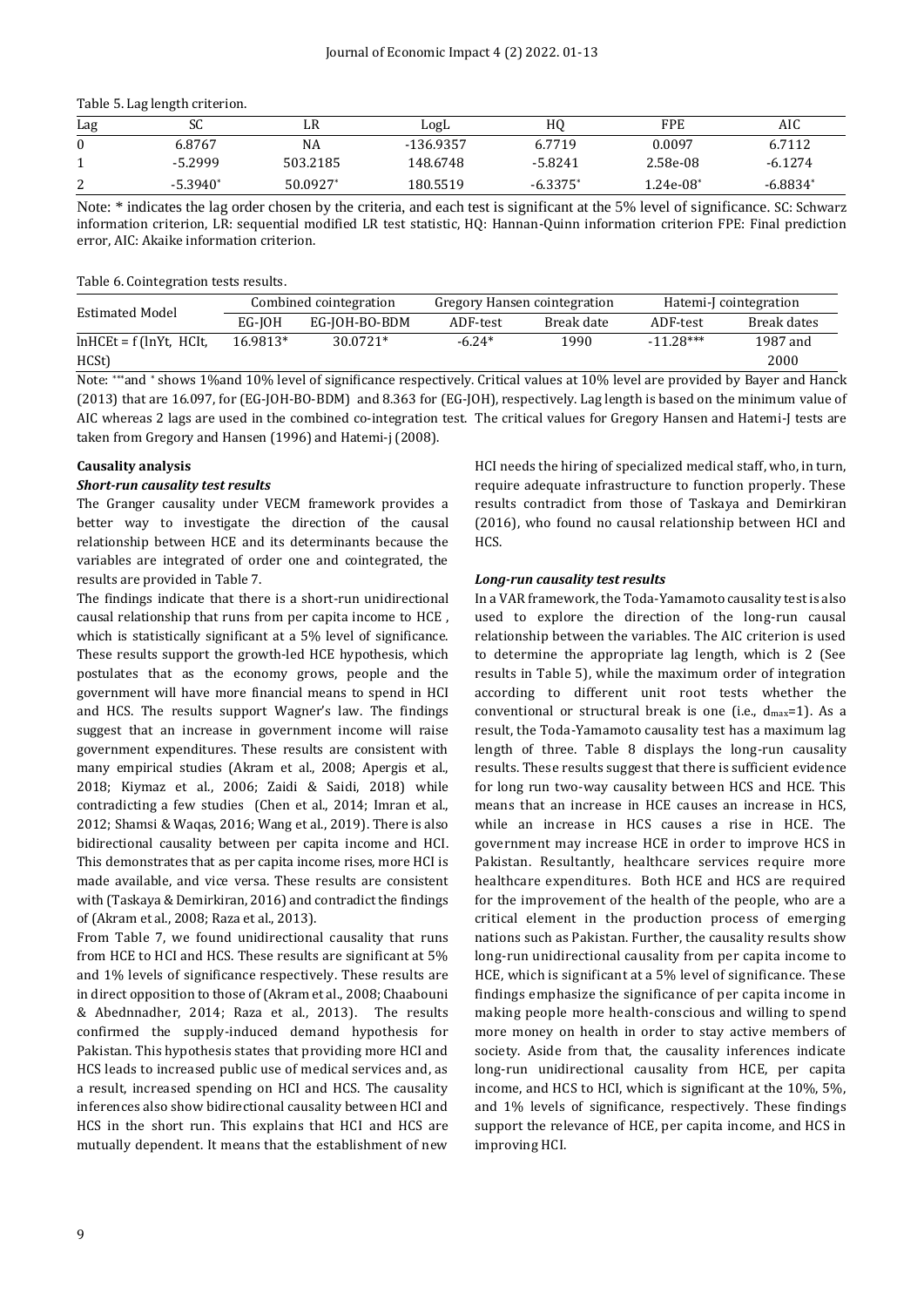|  | Table 7. Short-run causality results. |  |  |
|--|---------------------------------------|--|--|
|--|---------------------------------------|--|--|

|                             |                             | Source of causation       |                  |                |
|-----------------------------|-----------------------------|---------------------------|------------------|----------------|
| Dependent variable          | $\Delta$ lnHCE <sub>t</sub> | $\Delta$ lnY <sub>t</sub> | $\Delta HCl_{t}$ | $\Delta HCS_t$ |
| $\Delta$ lnHCE <sub>t</sub> |                             | $6.1130**$                | 2.1416           | 3.1996         |
| $\Delta$ lnY <sub>t</sub>   | 2.8170                      |                           | 7.4691**         | 4.0442         |
| $\Delta HCI_t$              | $6.7758**$                  | 8.7483***                 | ۰                | $10.823***$    |
| $\Delta HCS_t$              | $11.023***$                 | 1.4572                    | 5.1699*          | $\,$           |

Note: \*\*\*, \*\* and \* shows 1%, 5% and 10% level of significance, respectively.

### Table 8. Long-run causality results.

|                     |                          | Source of causation |                          |                  |
|---------------------|--------------------------|---------------------|--------------------------|------------------|
| Dependent variable  | ln HCE <sub>t</sub>      | $ln Y_t$            | $HCI_t$                  | HCS <sub>t</sub> |
| ln HCE <sub>t</sub> | $\overline{\phantom{a}}$ | $6.3806**$          | 1.8392                   | $5.1014*$        |
| $lnY_t$             | 2.0258                   |                     | 0.0341                   | 3.0263           |
| HCI <sub>t</sub>    | 5.1457*                  | 7.5336**            | $\overline{\phantom{a}}$ | $9.5277***$      |
| HCS <sub>t</sub>    | 8.1927***                | 1.4959              | 0.1076                   |                  |

Note: \*\*\*, \*\* and \* shows 1%, 5% and 10% level of significance, respectively.



Figure 3. Short-run and long-run Granger causalities. Note: continuous line shows short-run Granger causality while the discontinuous line shows long-run causality.

# **CONCLUSIONS, POLICY IMPLICATIONS, AND FUTURE DIRECTION**

A healthy population and human capital are important determinants of a country's growth and long-term development. It is necessary to understand the factors that determine public HCE in order to provide a platform for evaluating and controlling government expenditures. In this response, the main objective of this study is to empirically examine the cointegration and shortand-long run causal association between per capita income, HCI, HCS, and Public HCE in Pakistan from 1974 to 2017. We used the PCA technique to construct indices that captured several dimensions of HCI and HCS. Both conventional and structural break unit root tests are applied to check the integration order of the variables. A question that arises is whether HCE, per capita income, HCI, and HCS are cointegrated and have a causal relationship, and if so, what is the directional causality. The results of cointegration tests confirmed the long-run cointegrating relationship amid the variables under consideration. The study also provides causal directions for both the short and long run. In the short run, the findings show unidirectional causalities from HCE to HCI and HCS, as well as unidirectional causality from

income to HCE, whereas bidirectional causality is observed between HCI and per capita income and between HCI and HCS. Correspondingly, long-run causality results indicate unidirectional causality from per capita income to HCE, from HCE, per capita income, and HCS to HCI, and bidirectional causality between HCS and HCE.

The findings of this study have some interesting policy implications for policymakers and practitioners. First, the results indicate that income has a major effect on the growth of HCE. The government may introduce income-enhancing projects to raise inhabitants' per capita income. In this regard, the government may establish industrial units as well as mechanize the agricultural sector to increase per capita income in these sectors. Furthermore, the government may establish schools and colleges in rural areas to provide inhabitants with better education and skills. The per capita income will rise as a result of these initiatives, and the general population will have more money to spend on health care. Second, people and the government will have more financial resources to invest in the HCI and HCS if the economy is performing well. This shows that HCI and HCS demand the bulk of funds from the government of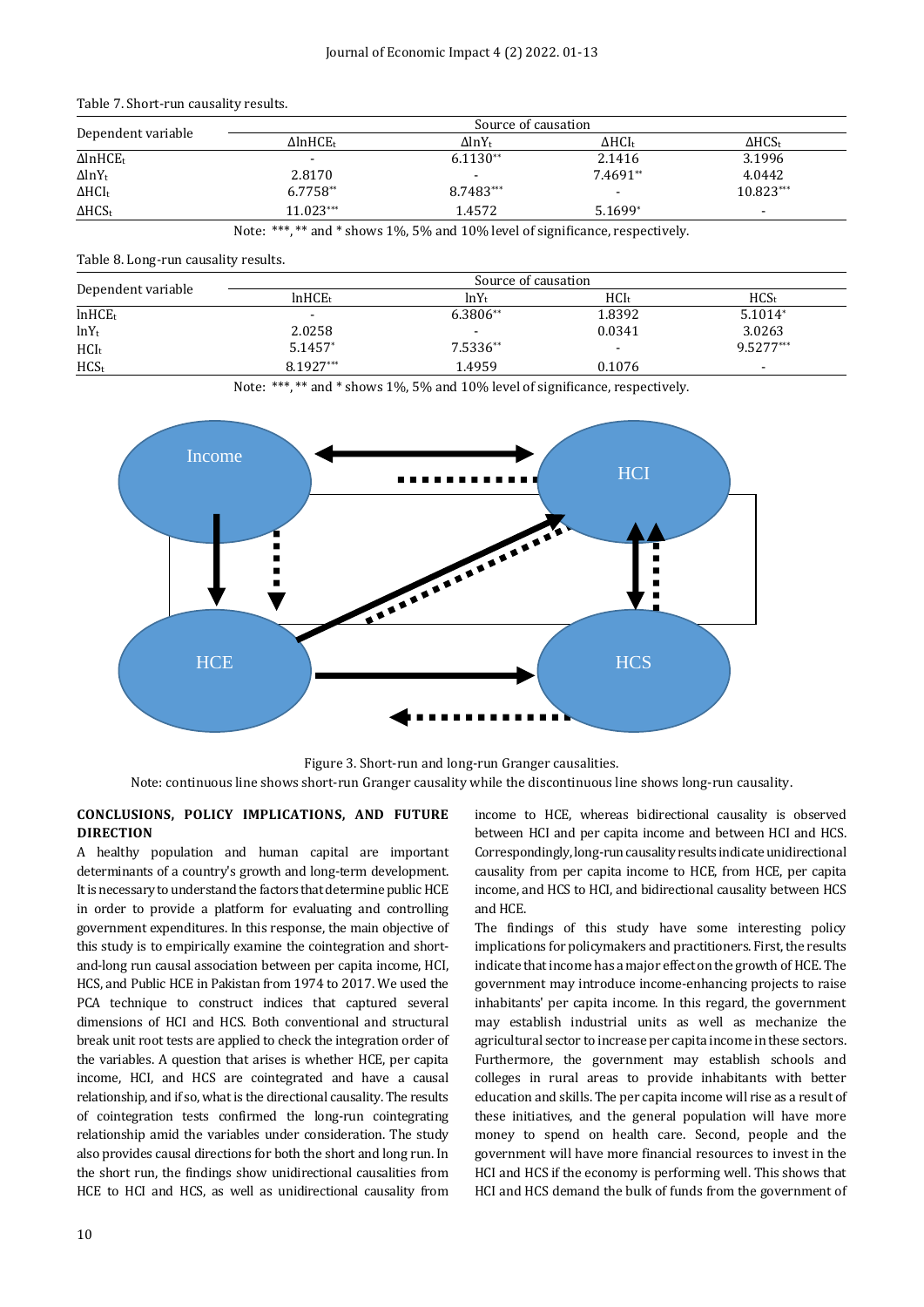Pakistan. More government funding for the general public is unavoidable due to rising population pressures and a rise in illness prevalence among society's inhabitants. Thus, this study suggests policymakers to design sound HCI and to implement cost-cutting policies for health expenditures. If the government avoids the fungibility of government spending, it can invest effectively in HCI and HCS. The role of bureaucracy in controlling the fungibility of government spending is critical. Therefore, the government may improve the quality of institutions, as institutional quality and good governance are crucial in the functioning of institutions. Third, this study reports unidirectional causality from HCE to HCI in the both short and long run. Therefore, the government may allocate more healthcare budget to provide sufficient HCI and HCS to the general public especially to the people residing in the remote and far-flung areas where insufficient, meager, and limited medical facilities are available. By providing these services, the majority of population living in rural areas will be able to reap the benefits of HCI and HCS. In this way, this segment of society may play an active role and assist the economy by directing their efforts toward real GDP growth. Further, the government may adopt good governance to check the corrupt practices prevalent in the health sector. Besides, the government ensures to allocate funds adequately on healthcare facilities so that HCI may be developed quantitatively and qualitatively which in turn helps to promote health status and GDP growth in Pakistan. Fourth, a short-run feedback effect is found between HCI and HCS. It means that both HCI and HCS are dependent on each other and hence both are complementary to each other. Therefore, there should be a balance between the establishment of medical care centers and the deployment of medical professionals in rural and urban areas. The shortage of any one of these factors will lead to misutilization for the other. Finally, this study demonstrates the significance of healthcare in the economic growth process. Since healthcare plays a major role in human capital formation, better healthcare ensures a healthy and energetic labor force. In that way, the employed labor force becomes productive and may contribute to economic growth. Since the labor force is supplied by both rural and urban areas, the government may ensure that HCS and HCI are readily available in both rural and urban areas. It should be noted that unequal distribution of healthcare facilities may be seriously harmful to a developing country like Pakistan, thus the government should avoid any discrimination in providing healthcare resources to its citizens. The government should not only focus on the establishment of healthcare facilities, but also on ensuring their equitable regional distribution.

In terms of future research in the healthcare sector, we have noticed that time-series data contains asymmetries and shocks (positive or negative). The impact of these shocks can be considered when investigating casual relationships. Therefore, future empirical studies should look into this aspect in order to investigate the causal relationship using the asymmetric causality technique developed by (Hacker & Hatemi-J, 2006).

# **REFERENCES**

Abbas, F., Hiemenz, U., 2013. What determines public health expenditures in Pakistan? Role of income, urbanization and unemployment. Econ. Chang. Restruct. 46, 341–362.

- Akram, N., Padda, I. ul H., Khan, M., 2008. The long term impact of health on economic growth in Pakistan. Pak. Dev. Rev. 47, 487–500.
- Amiri, A., Ventelou, B., 2012. Granger causality between total expenditure on health and GDP in OECD: Evidence from the Toda–Yamamoto approach. Econ. Lett. 116, 541– 544.
- Ang, J.B., 2010. The determinants of health care expenditure in Australia. Appl. Econ. Lett. 17, 639–644.
- Apergis, N., Jebli, M. Ben, Youssef, S. Ben, 2018. Does renewable energy consumption and health expenditures decrease carbon dioxide emissions? Evidence for sub-Saharan Africa countries. Renew. Energy 127, 1011–1016.
- Atella, V., Marini, G., 2007. Is health care expenditure really a luxury good? Re-assessment and new evidence based on OECD data. Riv. di Polit. Econ. 97, 87–120.
- Bayer, C., Hanck, C., 2013. Combining non‐cointegration tests. J. Time Ser. Anal. 34, 83–95.
- Blomqvist, Å.G., Carter, R.A.L., 1997. Is health care really a luxury? J. Health Econ. 16, 207–229.
- Boachie, M.K., Mensah, I.O., Sobiesuo, P., Immurana, M., Iddrisu, A.-A., Kyei-Brobbey, I., 2014. Determinants of Public Health Expenditure in Ghana: A Cointegration Analysis. J. Behav. Econ. Financ. Entrep. Account. Transp. 2, 35–40.
- Boswijk, H.P., 1994. Testing for an unstable root in conditional and structural error correction models. J. Econom. 63, 37–60.
- Boz, C., Ozsarı, S.H., 2020. The causes of aging and relationship between aging and health expenditure: An econometric causality analysis for Turkey. Int. J. Health Plann. Manage. 35, 162–170.
- Braendle, T., Colombier, C., 2016. What drives public health care expenditure growth? Evidence from Swiss cantons, 1970–2012. Health Policy (New. York). 120, 1051–1060.
- Chaabouni, S., Abednnadher, C., 2014. The determinants of health expenditures in Tunisia: An ARDL bounds testing approach. Int. J. Inf. Syst. Serv. Sect. 6, 60–72.
- Chaabouni, S., Saidi, K., 2017. The dynamic links between carbon dioxide (CO2) emissions, health spending and GDP growth: a case study for 51 countries. Environ. Res. 158, 137–144.
- Chaabouni, S., Zghidi, N., Mbarek, M. Ben, 2016. On the causal dynamics between CO2 emissions, health expenditures and economic growth. Sustain. Cities Soc. 22, 184–191.
- Chen, G., Inder, B., Hollingsworth, B., 2014. Health investment and economic output in regional China. Contemp. Econ. Policy 32, 261–274.
- Clemente, J., Montañés, A., Reyes, M., 1998. Testing for a unit root in variables with a double change in the mean. Econ. Lett. 59, 175–182.
- Culyer, Donaldson, Gerard, 1988. Financial aspects of health services: drawing on experience. IHSM London.
- Devlin, N., Hansen, P., 2001. Health care spending and economic output: Granger causality. Appl. Econ. Lett. 8, 561–564.
- Elliott, G., Jansson, M., Pesavento, E., 2005. Optimal power for testing potential cointegrating vectors with known parameters for nonstationarity. J. Bus. Econ. Stat. 23, 34–48.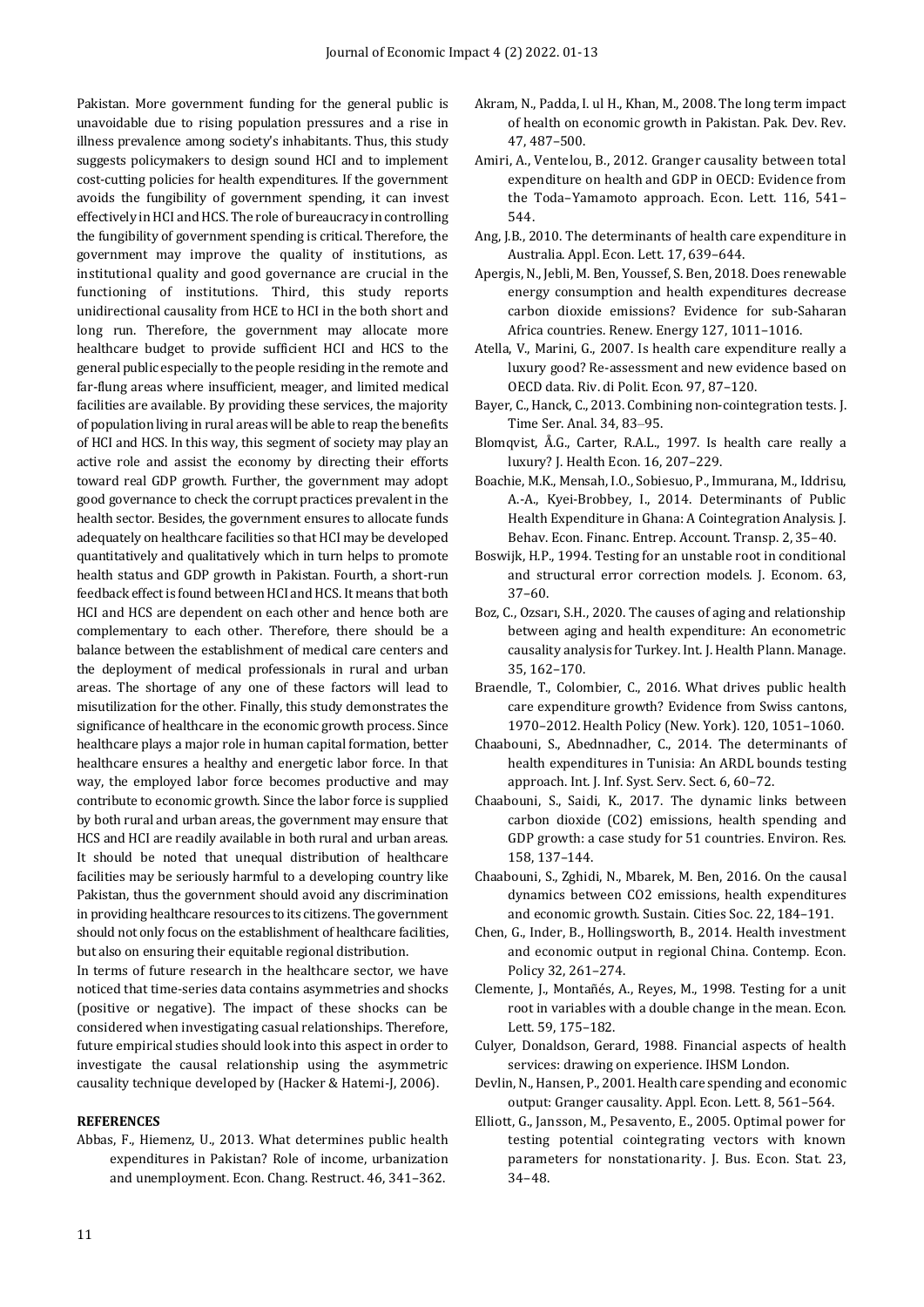- Engle, R.F., Granger, C.W.J., 1987. Co-integration and error correction: representation, estimation, and testing. Econom. J. Econom. Soc. 55, 251–276.
- Erdil, E., Yetkiner, I.H., 2009. The Granger-causality between health care expenditure and output: a panel data approach. Appl. Econ. 41, 511–518.
- Fasoranti, M.M., 2015. An Econometric Analysis of the Determinants of Government Health Expenditures in Nigeria. J. Empir. Econ. 4, 193–206.
- Filmer, D., Pritchett, L., 1999. The impact of public spending on health: does money matter? Soc. Sci. Med. 49, 1309–1323.
- Freeman, D.G., 2003. Is health care a necessity or a luxury? Pooled estimates of income elasticity from US state-level data. Appl. Econ. 35, 495–502.
- Gbesemete, K.P., Gerdtham, U.-G., 1992. Determinants of health care expenditure in Africa: a cross-sectional study. World Dev. 20, 303–308.
- Gerdtham, U.-G., Jonsson, B., 1991. Conversion factor instability in international comparisons of health care expenditure. J. Health Econ. 10, 227–234.
- Gerdtham, U.-G., Søgaard, J., Andersson, F., Jönsson, B., 1992. An econometric analysis of health care expenditure: a crosssection study of the OECD countries. J. Health Econ. 11, 63–84.
- Giannoni, M., Hitiris, T., 2002. The regional impact of health care expenditure: the case of Italy. Appl. Econ. 34, 1829– 1836.
- Granger, C.W.J., 1969. Investigating causal relations by econometric models and cross-spectral methods. Econom. J. Econom. Soc. 37, 424–438.
- Gregory, A.W., Hansen, B.E., 1996. Residual-based tests for cointegration in models with regime shifts. J. Econom. 70, 99–126.
- Grossman, M., 1972. The demand for health: a theoretical and empirical investigation. NBER Books.
- Hacker, R.S., Hatemi-J, A., 2006. Tests for causality between integrated variables using asymptotic and bootstrap distributions: theory and application. Appl. Econ. 38, 1489–1500.
- Hartwig, J., 2010. Is health capital formation good for long-term economic growth?–Panel Granger-causality evidence for OECD countries. J. Macroecon. 32, 314–325.
- Haseeb, M., Kot, S., Hussain, H.I., Jermsittiparsert, K., 2019. Impact of economic growth, environmental pollution, and energy consumption on health expenditure and R&D expenditure of ASEAN countries. Energies 12, 1–21.
- Hassan, M.S., Kalim, R., 2012. The triangular causality among education, health and economic growth: A time series analysis of Pakistan. World Appl. Sci. J. 18, 196–207.
- Hatemi-j, A., 2008. Tests for cointegration with two unknown regime shifts with an application to financial market integration. Empir. Econ. 35, 497–505.
- Herwartz, H., Theilen, B., 2003. The determinants of health care expenditure: testing pooling restrictions in small samples. Health Econ. 12, 113–124.
- Hitiris, T., 1997. Health care expenditure and integration in the countries of the European Union. Appl. Econ. 29, 1–6.
- Hitiris, T., Posnett, J., 1992. The determinants and effects of health expenditure in developed countries. J. Health Econ. 11, 173–181.
- Imran, M., Bano, S., Azeem, M., Mehmood, Y., Ali, A., 2012. Relationship between human capital and economic growth: Use of co-integration approach. J. Agric. Soc. Sci. 8, 135–138.
- Ke, Saksena, Holly, 2011. The determinants of health expenditure: a country-level panel data analysis, Geneva: World Health Organization.
- Keynes, J.M., 1937. The General Theory of Employment. Q. J. Econ. 51, 209–223. https://doi.org/10.2307/1882087
- Khan, H.N., Razali, R.B., Shafie, A.B., 2016. Modeling determinants of health expenditures in Malaysia: evidence from time series analysis. Front. Pharmacol. 7, 1–7.
- Kiymaz, H., Akbulut, Y., Demir, A., 2006. Tests of stationarity and cointegration of health care expenditure and gross domestic product. Eur. J. Heal. Econ. 7, 285–289.
- Kleiman, E., 1974. The determinants of national outlay on health, in: The Economics of Health and Medical Care. Springer, pp. 66–88.
- Lee, J., Strazicich, M.C., 2003. Minimum Lagrange multiplier unit root test with two structural breaks. Rev. Econ. Stat. 85, 1082–1089.
- Liu, C., Hsu, S., Huang, Y.-K., 2010. The determinants of health expenditures in Taiwan: modeling and forecasting using time series analysis. J. Stat. Manag. Syst. 13, 515–534.
- Lumsdaine, R.L., Papell, D.H., 1997. Multiple trend breaks and the unit-root hypothesis. Rev. Econ. Stat. 79, 212–218.
- Lutkepohl, H., 2006. Structural vector autoregressive analysis for cointegrated variables. All. Stat. Arch. 90, 75–88.
- MacKinnon, J.G., 1996. Numerical distribution functions for unit root and cointegration tests. J. Appl. Econom. 601–618.
- Matteo, L., 1998. Evidence on the determinants of Canadian provincial government health expenditures: 1965–1991. J. Health Econ. 17, 211–228.
- McGuire, A., Parkin, D., Hughes, D., Gerard, K., 1993. Econometric analyses of national health expenditures: can positive economics help to answer normative questions? Health Econ. 2, 113–126.
- Morley, B., 2006. Causality between economic growth and immigration: An ARDL bounds testing approach. Econ. Lett. 90, 72–76.
- Murthy, Okunade, 2016. Determinants of US health expenditure: Evidence from autoregressive distributed lag (ARDL) approach to cointegration. Econ. Model. 59, 67–73.
- Newhouse, J.P., 1970. A model of physician pricing. South. Econ. J. 37, 174–183.
- Newhouse, J.P., 1977. Medical-care expenditure: a crossnational survey. J. Hum. Resour. 12, 115–125.
- Perron, P., 1989. The great crash, the oil price shock, and the unit root hypothesis. Econom. J. Econom. Soc. 57, 1361– 1401.
- Perron, P., Vogelsang, T.J., 1992. Testing for a unit root in a time series with a changing mean: corrections and extensions. J. Bus. Econ. Stat. 10, 467–470.